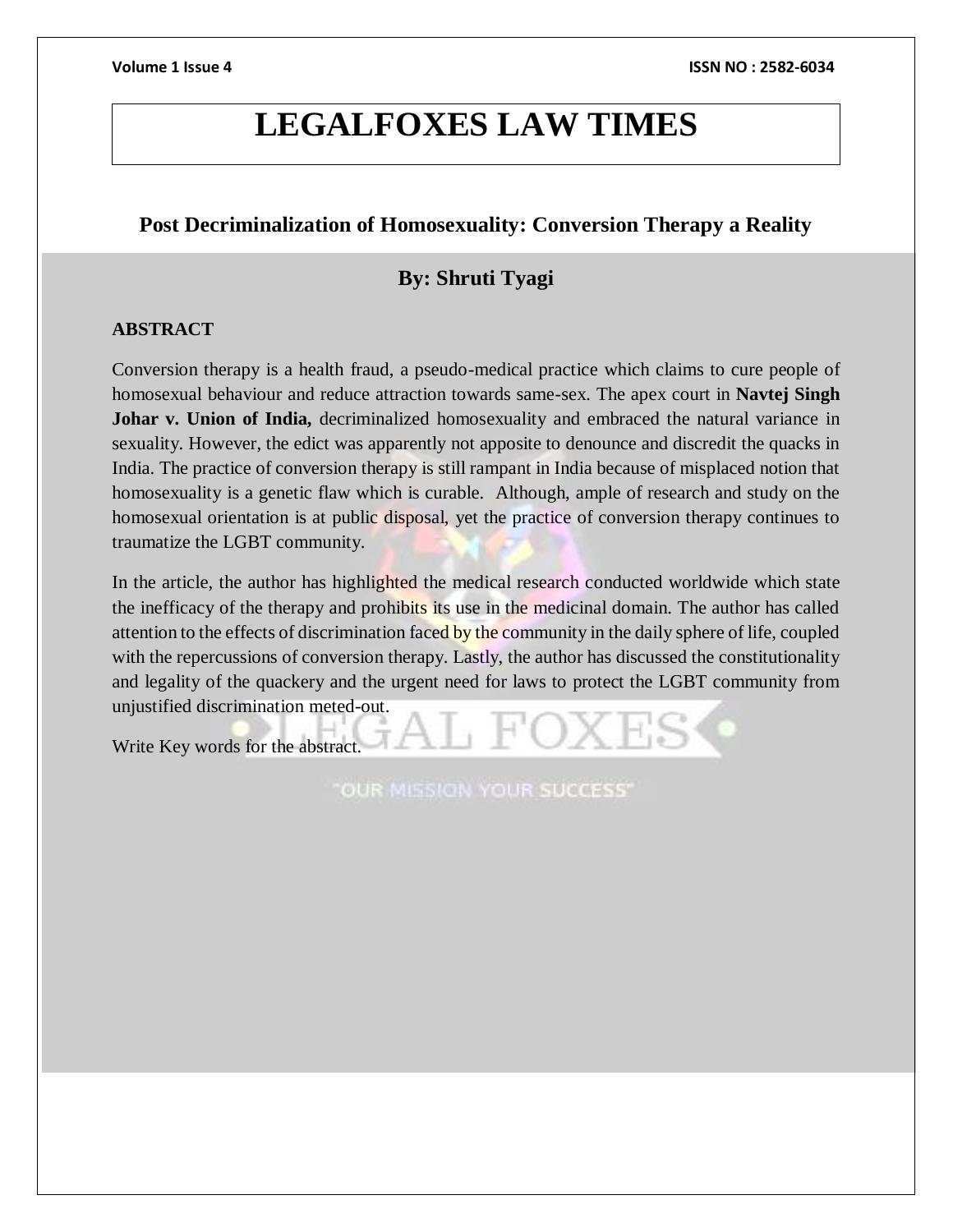# **POST-DECRIMINALIZATION OF HOMOSEXUALITY:**

# **CONVERSION THERAPY A REALITY**

"What a sad era when it is easier to smash an atom than a prejudice"

### - Albert Einstein

As we draw near to the 2nd year anniversary of the historic judgment of **Navtej Singh Johar vs.**  Union of India<sup>1</sup> which decriminalized colonial-era law of homosexuality, LGBTQIA<sup>2</sup> community envisage protection from societal prejudice, bias, and continuing discrimination. Following the judgement, 3.8%<sup>3</sup> of India's marginalized population pinned their hopes on the Government of India to ensure their safety from centuries of discrimination meted out because of their variant sexuality and subjection to medical quackery at the hands of licensed medical practitioners. Although, the impact of the judgment does not go unnoticed as homosexuality is more widely discussed and many previously closeted homophiles have secured the courage to come out to their families and disclose their sexuality. One such person was, Anjana Hareesh<sup>4</sup>, a 21-year-old student of Brennen College in Thalassey, who came out to her parents as bisexual in December 2019 but in the aftermath, was put through physical and mental abuse by her family who could not accept her bisexuality. Anjana uploaded a video on her social media account in March 2020 and narrated incidents of mental torture administered in solitary confinement at a mental health centre to 'fix' her queerness. She died of suicide two months after uploading this video.

The pseudo-medical practice of counselling and psychotherapy which aims to change or cure homosexuality or gender identity is called conversion therapy or reparative therapy. It claims to reduce sexual attraction towards same-sex and attempts to change sexual orientation and gender expression. Desperate parents, unaware of natural variance in sexuality and in some cases individuals due to internalized prejudice which results in difficulty in self-acceptance, opt for such therapy to fit into the heteronormative society and to live a "normal" and "easier" life.

**YOUR SUCCESS** 

# **EFFICACY OF THE THERAPY**

Conversion therapy is based on the false assumption that homosexual or bisexual orientation is a mental disorder and that it can be cured by either of the following- institutionalization, aversive conditioning, hormonal therapy, hypnosis, castration, exorcism, electroconvulsive shock therapy, or by psychotherapy. Although, in the past few years, the extreme corrective measures like shock

 $\overline{a}$ 

<sup>&</sup>lt;sup>1</sup> (2018) 10 S.C.C. 1.

<sup>&</sup>lt;sup>2</sup> Lesbian, Gay, Bisexual, Transgender, Queer/Questioning, Intersex and Asexual/Agender.

<sup>3</sup> Warren Kealy-Bateman, *The Possible Role of the Psychiatrist: The lesbian, gay, bisexual and transgender population in India,* INDIAN J PSYCHIATRY, Oct.-Dec. 2018, 489-493.

<sup>4</sup> Shraddha Chatterjee, *Anjana Hareesh's Death Reveals a Crisis in Mental Healthcare in India,* LIVE WIRE (May 21, 2020), [https://livewire.thewire.in/gender-and-sexuality/anjana-hareeshs-death-reveals-a-crisis-in-mental](https://livewire.thewire.in/gender-and-sexuality/anjana-hareeshs-death-reveals-a-crisis-in-mental-healthcare-in-india/)[healthcare-in-india/.](https://livewire.thewire.in/gender-and-sexuality/anjana-hareeshs-death-reveals-a-crisis-in-mental-healthcare-in-india/)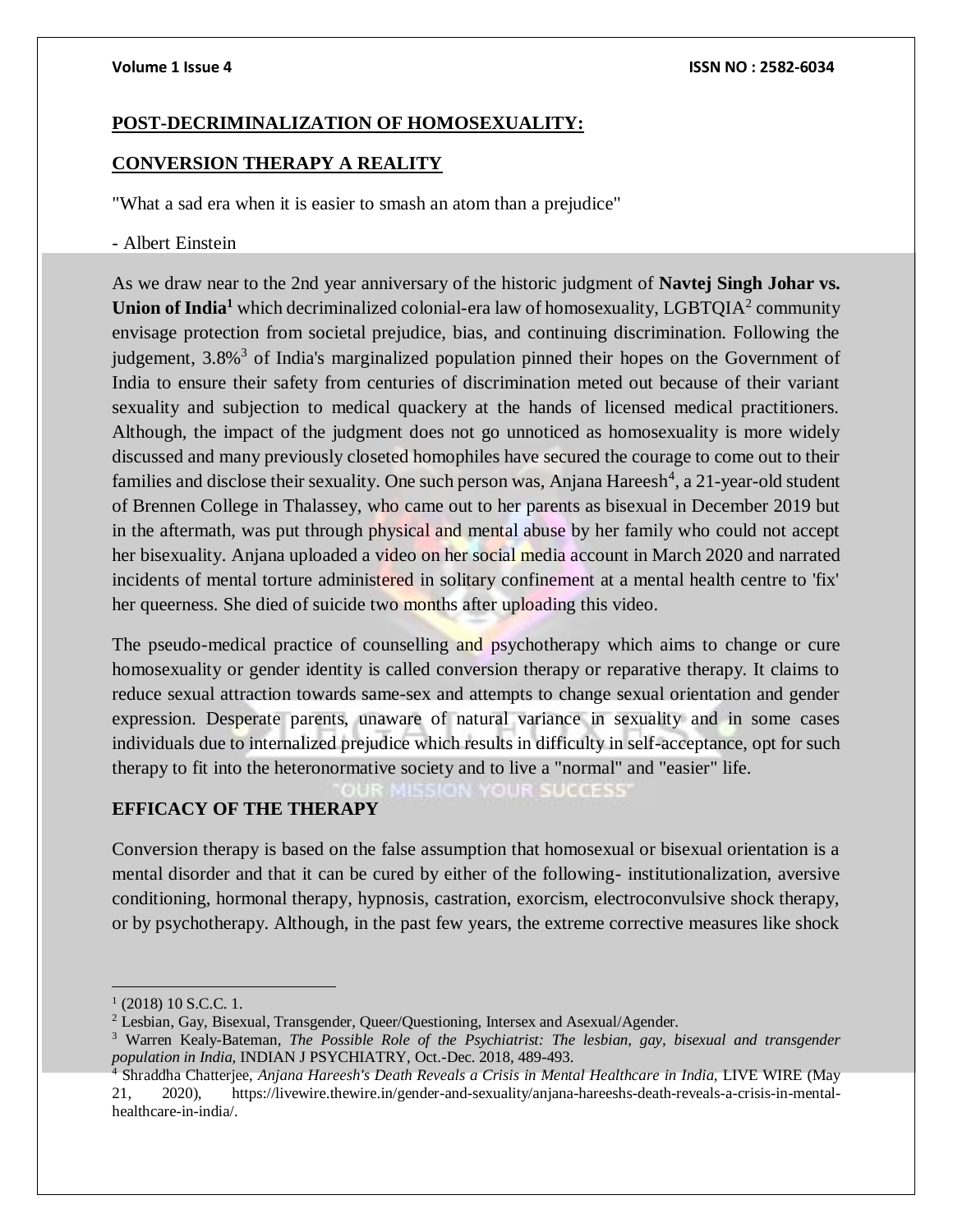$\overline{a}$ 

therapy are less in practice and instead counselling and talk-therapy which involve the administration of psychotropic medications are used. It, nonetheless, has its side effects.<sup>5</sup>

The American Academy of Child and Adolescent Psychiatry<sup>6</sup>, American Psychiatric Association<sup>7</sup>, and American Psychological Association<sup>8</sup>, have not found any evidence to validate the application of any therapy which is administered on the claim to alter the sexual orientation or gender identity. They have in their research time and again averted that homosexuality is not a pathological condition and based on scientific evidence asserted that the therapy lacks scientific credibility and clinical utility. Following the death of Anjana, Kerala branch of Indian Psychiatry Society issued their statement pronouncing that despite being asked by parents or relatives to cure a person of their homosexuality, doctors should refuse to indulge in sexuality reorientation therapy and instead enlighten them that it does not require treatment. Despite the decriminalization of homosexuality, the practice continues to traumatise the sexual minority in India.

### **SCARCE DOCUMENTATION, AMPLE OF EVIDENCE**

A month before the decriminalization of homosexuality Dr. P.K. Gupta, debarred from practicing medicine by Delhi Medical Council(DMC), was summoned by the Delhi High Court after a complaint was filed against him for continued use of hormonal and shock therapy to 'treat the gay' based on a specious report of 2015 which alleged to convert homosexuals into heterosexuals.<sup>9</sup> Albeit, few cases of conversion practice have come to public view yet, there is profuse evidence against the pervasiveness of practice in India taking place at the hands of medical quacks and religious leaders or god-man to 'fix the gay'. UN Human Rights Council in its report on Conversion Therapy issued on 1st May 2020<sup>10</sup>, stated that invalid use of medication is widely prevalent in numerous countries, including India. It further stated that in India use of Ayurvedic, homeopathic, and other traditional medical approaches are widely used. Apart from this, lesbians, bisexuals and transwomen<sup>11</sup> have been reported to be sexually assaulted and raped in order to change their orientation. Indian Association of Clinical Psychologists<sup>12</sup> in their statement on conversion therapy, stated that post decriminalization of consensual sex between same-sex adults, conversion practices are still rampant in India.

<sup>5</sup> Gurvinder Kalra, *Breaking the Ice: IJP on Homosexuality*, INDIAN J PSYCHIATRY, 2012 July- Sept., 299-300.

<sup>6</sup> American Academy of Child and Adolescent Psychiatry (2018), Position Statement on Conversion Therapy.

<sup>7</sup> *APA Reiterates Strong Opposition to Conversion Therapy,* AMERICAN PSYCHIATRY ASSOCIATION (Nov. 15, 2018)[, https://www.psychiatry.org/newsroom/news-releases/apa-reiterates-strong-opposition-to-conversion-therapy.](https://www.psychiatry.org/newsroom/news-releases/apa-reiterates-strong-opposition-to-conversion-therapy) <sup>8</sup> *Resolution on Appropriate Affirmative Responses to Sexual Orientation Distress and Change Efforts,* AMERICAN PSYCHOLOGICAL ASSOCIATION (2009)[,https://www.apa.org/about/policy/sexual-orientation.](https://www.apa.org/about/policy/sexual-orientation)

<sup>9</sup> Press trust of India, *Delhi Doctor Charged Rs. 4,500 For "Treating", Gets Court Summon.*

<sup>&</sup>lt;sup>10</sup> Independent Expert on protection against violence and discrimination based on sexual orientation and gender identity, *Practices of so-called "conversion therapy",* UNITED NATIONS HUMAN RIGHTS (May 1, 2020). <sup>11</sup> *Id.*

<sup>&</sup>lt;sup>12</sup> Parth Sharma, It's 2018, And There Are 'Doctors' Who Are Still Trying To 'Cure' Homosexuality.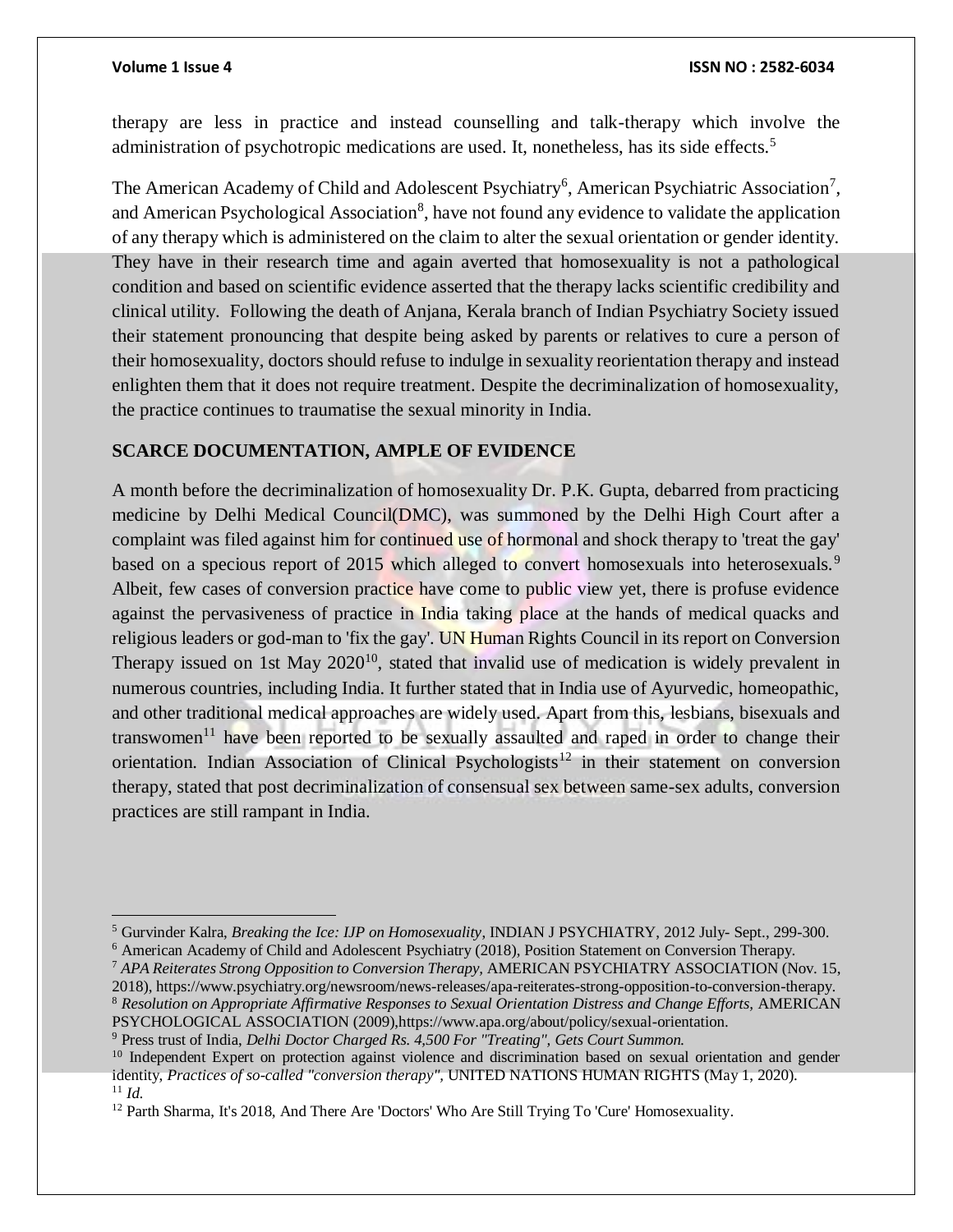A 16-year-old Rishi Raj Vyas<sup>13</sup> sketched out his experience of coming out to his parents as homosexual at the age of 13. He was immediately taken to a psychiatrist in Delhi and after that to a baba (god-man) for changing his sexual orientation. Traumatized by the experience, Rishi resorted to self-harm. The fact that even sex is seen as a taboo in India, conversations about homosexuality, which until recently was considered a crime against nature, don't generally, and find their way out of the four walls of the Indian house.

# **MENACE OF QUACKERY**

Judith Glassgold, a clinical psychologist, illustrated through an example in her testimony, to help better understand the impact of the therapy on children and adolescents. She wrote, "Assume a child or adolescent who grows up in a world that stigmatizes and devalues their identity and being told by someone presenting as a trusted professional authority that who they are and what they are feeling is so shameful, flawed and wrong that it must be eradicated. It should not surprise you that this young person will suffer from a negative self-image and identity at crucial developmental phases of life."<sup>14</sup> Here, she added that after being told what is right and wrong, the child would suffer from enhanced desperation and hopelessness because he will not be able to change himself even after knowing his so-called follies.

Before concluding judgement<sup>15</sup>, Indu Malhotra, J., offered an apology on behalf of the majority to the LGBT community, for being ignorant of the natural variance in sexuality and because of which the community lived with the constant sense of fear. But the questions that now arise are whether the duty of our lawmakers ended there, has the judgement made the majority any sensitive to the issue, or the homophobia and transphobia ceased to exist? In 2018, nineteen-year-old Avinshu Patel<sup>16</sup>, tired of being ridiculed for his demeanour and gender expression, died of suicide expressing his hopelessness in the Indian society which failed to accept him. In another such example, Aniket Patil<sup>17</sup> a 25-year-old MBA graduate ended his life as he was unable to cope with constant homophobic taunts at his workplace.

It is no secret that sexual minorities are twice as likely to have suicidal thoughts and four times as likely to attempt suicide<sup>18</sup> due to the persisting stigma and discrimination faced by them in almost every sphere of life. CDC's 2015 Youth Risk Behaviour Survey deduced from their survey that 60% of LGBTQ youth reported being so sad or hopeless they stopped doing some of their usual

 $\overline{a}$  $^{13}$  *Id*.

<sup>14</sup>Judith Glassgold, *Written Testimony of Judith Glassgold, Psy.D in Support of L.D. 1025, An Act To Prohibit the Provision of Conversion Therapy to Minors by Certain Licensed Professionals,* April 10, 2019, at 2.

<sup>&</sup>lt;sup>15</sup> Navtej Singh Johar v. Union of India(2018) 10 S.C.C. 1.

<sup>16</sup> Jayanthi Pawar, *'Not my fault I am Gay': Youth commits suicide in Chennai alleging homophobia,* THE NEW INDIAN EXPRESS(July09, 2019).

<sup>17</sup>Vallabh Ozarkar, *25-year-old MBA graduate ends his life over 'gay' jibes, suicide note alleges he was taunted at workplace,* MUMBAI MIRROR (July 24, 2019).

<sup>18</sup>*Mental Health and The LGBTQ Community*, HUMAN RIGHTS CAMPAIGN FOUNDATION, (July, 2017).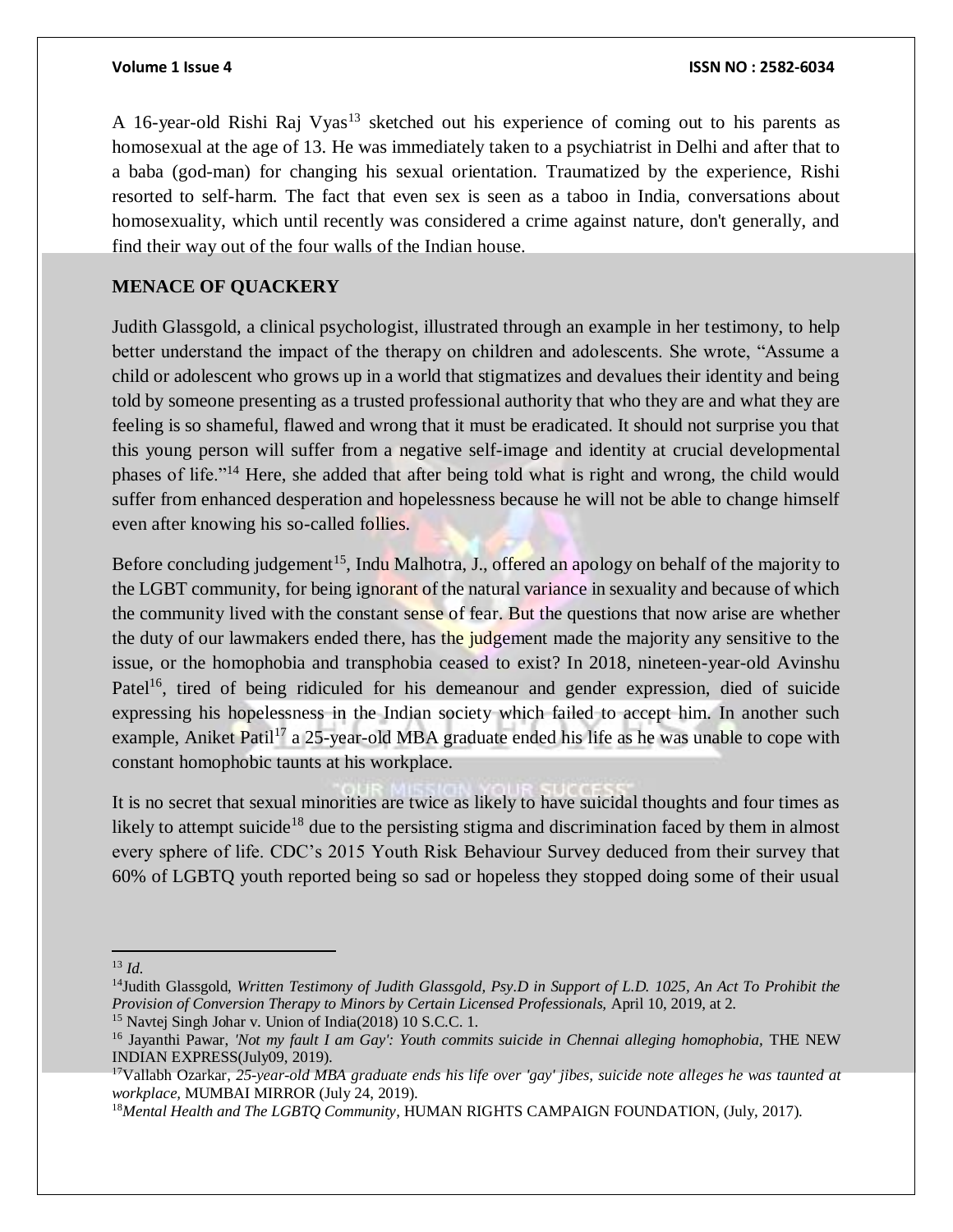activities.<sup>19</sup> A study on the mental health status of  $MSM<sup>20</sup>$  conducted in Ahemdabad City, indicates that the hardships faced by them on a daily basis lead to severe depression, anxiety, insomnia, and social dysfunction symptoms<sup>21</sup> and conversion therapy worsens the situation by increasing selfhatred, blame, intrusive imagery, anxiety, sexual dysfunction, and hopelessness.<sup>22</sup>

# **UNCONSITITUTIONAL AND ILLEGAL PRACTICE**

One thing that can be adverted with utmost certainty is that any attempt to change an individual's innate sexual orientation or their gender identity is implicit to denying their fundamental right to equality, freedom of expression and right to life, privacy and personal liberty. Dipak Mishra, J. emphasising on the significance of identity of a person stated that denial of self-expression is inviting death and identity should be treated absolutely essential to a person's being.<sup>23</sup>

Although, at present, there is no specific law which condemns conversion therapy and prohibits discrimination against LGBT community yet the practice of conversion therapy is contrary to the provisions of the Mental Health Act, 2017(hereinafter MHA). MHA, under Section 3(3)(b), states that mental illness should not be ascertained based on non-conformity with moral, social, cultural, work or political values or religious beliefs prevailing in a community. This implies that homosexuality not being the norm, cannot be termed as an illness under the act. MHA, under Section 106, further restricts medical professionals to not recommend or specify any medicine or treatment not authorized by their profession and obligates them to discharge only such functions which they are authorized to under the act. Not only does MHA prohibit fraudulent acts like conversion therapy, but it also imposes a duty on the Government to provide care, treatment, and rehabilitation to a person having severe stress, to reduce attempt to commit suicide. $^{24}$ 

The historic NALSA judgement, which declared transgender to be the third gender, also condemned any "medical or psychological treatment, procedure, testing" on any individual based on sexual orientation or gender identity as it is not, in itself, a medical condition requiring treatment.<sup>25</sup>

"OUR MISSION YOUR SUCCESS"

 $\overline{a}$ 

<sup>19</sup> Kann L, McManus T, Harris WA, et al. *Youth Risk Behavior Surveillance-United States, 2017*, MMWR Surveill Summ 2018;67(No. SS-8):1–114.

 $20$  Men who have sex with men.

<sup>21</sup> Arpita C. Prajapati, Sonal Parikh & D. V. Bala, *A Study of Mental Health Status of Men Who Have Sex With Men in Ahmedabad City,* INDIAN J PSYCHIATRY, 2014 Apr., 51(2), 289-301.

<sup>22</sup>Di Giacomo E, Krausz M, Colmegna F, Aspesi F, Clerici M., *Estimating the Risk of Attempted Suicide Among Sexual Minority Youths: A Systematic Review and Meta-analysis*, JAMA Pediatr*.* Dec. 2018, 172(12):1145–1152.

 $^{23}$  Navtej Singh Johar v. Union of India (2018) 10 S.C.C. 1.

<sup>&</sup>lt;sup>24</sup> Section 115 of Mental Health Act, 2017.

<sup>25</sup> National Legal Services Authority v. Union of India, (2014) 5 S.C.C. 438.